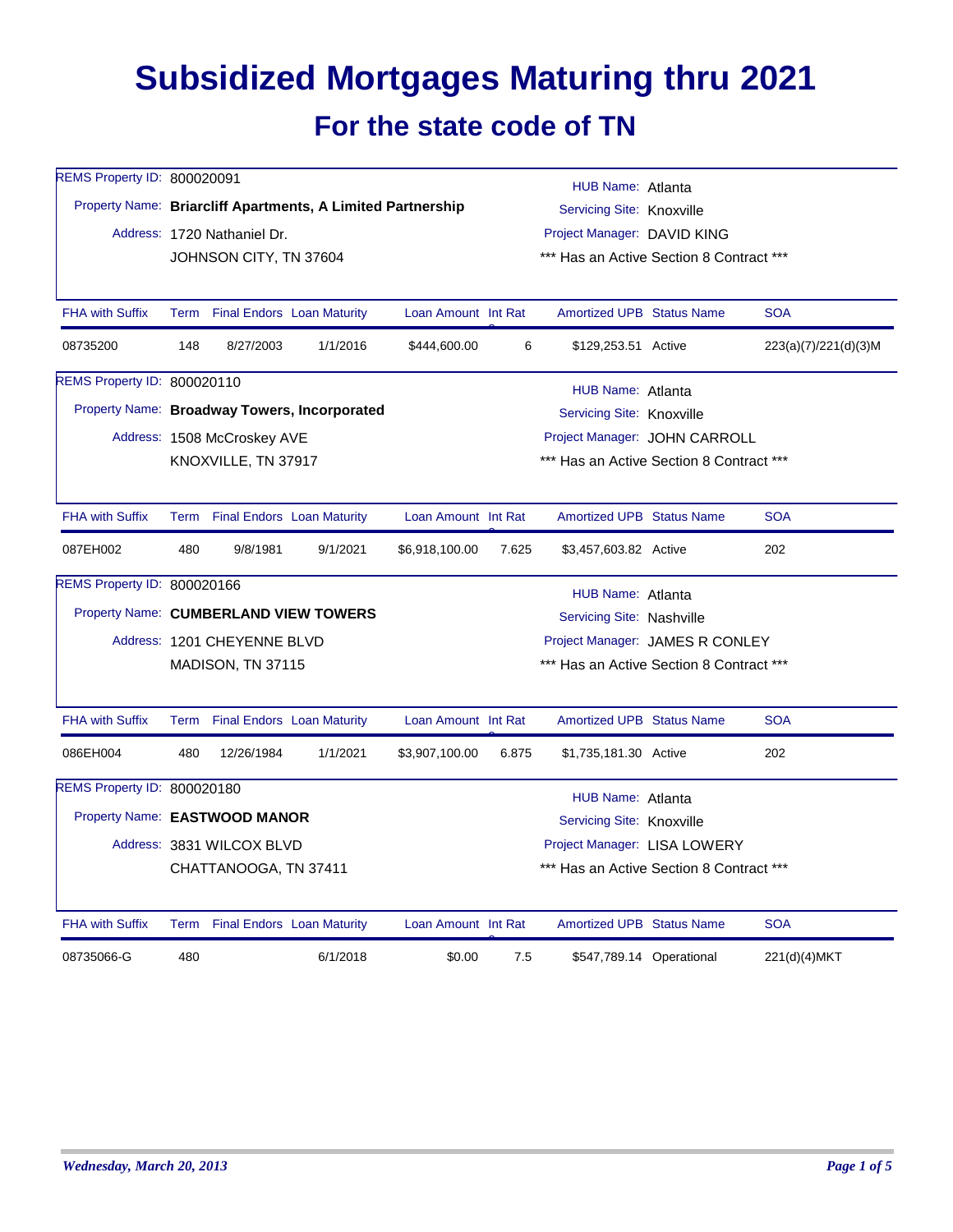| REMS Property ID: 800020245  |                                                                                         |                                |                                              |                     |                                                              |                                                                                      |                                             |              |  |  |  |
|------------------------------|-----------------------------------------------------------------------------------------|--------------------------------|----------------------------------------------|---------------------|--------------------------------------------------------------|--------------------------------------------------------------------------------------|---------------------------------------------|--------------|--|--|--|
|                              |                                                                                         |                                | Property Name: HIGH HOUSE VILLAGE APARTMENTS |                     | HUB Name: Atlanta                                            |                                                                                      |                                             |              |  |  |  |
|                              |                                                                                         |                                |                                              |                     | Servicing Site: Nashville<br>Project Manager: JACK C BEASLEY |                                                                                      |                                             |              |  |  |  |
|                              |                                                                                         | Address: 105 JONES CREEK RD    |                                              |                     |                                                              | *** Has an Active Section 8 Contract ***                                             |                                             |              |  |  |  |
|                              |                                                                                         | DICKSON, TN 37056              |                                              |                     |                                                              |                                                                                      |                                             |              |  |  |  |
| <b>FHA with Suffix</b>       |                                                                                         |                                | Term Final Endors Loan Maturity              | Loan Amount Int Rat |                                                              | <b>Amortized UPB Status Name</b>                                                     |                                             | <b>SOA</b>   |  |  |  |
| 08644049                     | 480                                                                                     | 9/10/1974                      | 10/1/2014                                    | \$604,100.00        | 7                                                            | \$63,960.87 Active                                                                   |                                             | 236(j)(1)    |  |  |  |
| REMS Property ID: 800020274  |                                                                                         |                                |                                              |                     |                                                              |                                                                                      |                                             |              |  |  |  |
|                              | HUB Name: Atlanta<br>Property Name: Jacksboro Plaza<br><b>Servicing Site: Knoxville</b> |                                |                                              |                     |                                                              |                                                                                      |                                             |              |  |  |  |
|                              |                                                                                         | Address: 245 KENTUCKY ST       |                                              |                     |                                                              |                                                                                      | Project Manager: LISA G LAUGHERTY           |              |  |  |  |
|                              |                                                                                         | JACKSBORO, TN 37757            |                                              |                     |                                                              | *** Has an Active Section 8 Contract ***                                             |                                             |              |  |  |  |
|                              |                                                                                         |                                |                                              |                     |                                                              |                                                                                      |                                             |              |  |  |  |
| <b>FHA with Suffix</b>       |                                                                                         |                                | Term Final Endors Loan Maturity              | Loan Amount Int Rat |                                                              | <b>Amortized UPB Status Name</b>                                                     |                                             | <b>SOA</b>   |  |  |  |
| 08735070-V                   | 17                                                                                      |                                | 4/1/2019                                     | \$0.00              | $\overline{2}$                                               |                                                                                      | \$189,050.34 Operational                    | 221(d)(4)MKT |  |  |  |
| 08735070-W                   | 17                                                                                      |                                | 4/1/2019                                     | \$0.00              | $\overline{c}$                                               |                                                                                      | \$103,615.00 Accruing/non-Payi 221(d)(4)MKT |              |  |  |  |
| REMS Property ID: 800020277  |                                                                                         |                                |                                              |                     |                                                              | HUB Name: Atlanta                                                                    |                                             |              |  |  |  |
| Property Name: Jaycee Towers |                                                                                         |                                |                                              |                     |                                                              | Servicing Site: Knoxville                                                            |                                             |              |  |  |  |
|                              |                                                                                         | Address: 500 W M. L. King BLVD |                                              |                     |                                                              | Project Manager: THOMAS B ADAMS                                                      |                                             |              |  |  |  |
|                              |                                                                                         | CHATTANOOGA, TN 37402          |                                              |                     | *** Has an Active Section 8 Contract ***                     |                                                                                      |                                             |              |  |  |  |
| <b>FHA with Suffix</b>       |                                                                                         |                                | Term Final Endors Loan Maturity              | Loan Amount Int Rat |                                                              | Amortized UPB Status Name                                                            |                                             | <b>SOA</b>   |  |  |  |
| 087SH006                     | 600                                                                                     | 1/1/1970                       | 6/1/2021                                     | \$2,674,000.00      | 3                                                            | \$754,235.75 Active                                                                  |                                             | 202          |  |  |  |
| REMS Property ID: 800020285  |                                                                                         |                                |                                              |                     |                                                              | HUB Name: Atlanta                                                                    |                                             |              |  |  |  |
|                              |                                                                                         |                                | Property Name: JOHN MADISON EXUM TOWERS I    |                     |                                                              | Servicing Site: Nashville                                                            |                                             |              |  |  |  |
|                              |                                                                                         |                                |                                              |                     |                                                              |                                                                                      |                                             |              |  |  |  |
|                              | Address: 3155 SHARPE AVE<br>MEMPHIS, TN 38111                                           |                                |                                              |                     |                                                              | Project Manager: DIONNE Y TAYLOR-PLACIDE<br>*** Has an Active Section 8 Contract *** |                                             |              |  |  |  |
| <b>FHA with Suffix</b>       | Term                                                                                    |                                | <b>Final Endors Loan Maturity</b>            | Loan Amount Int Rat |                                                              | <b>Amortized UPB Status Name</b>                                                     |                                             | <b>SOA</b>   |  |  |  |
| 081EH002                     | 480                                                                                     | 12/17/1981                     | 8/1/2021                                     | \$5,135,000.00      | 7.625                                                        | \$2,548,469.78 Active                                                                |                                             | 202          |  |  |  |
| REMS Property ID: 800020286  |                                                                                         |                                |                                              |                     |                                                              |                                                                                      |                                             |              |  |  |  |
|                              |                                                                                         |                                |                                              |                     |                                                              | HUB Name: Atlanta                                                                    |                                             |              |  |  |  |
|                              |                                                                                         |                                | Property Name: JOHN MADISON EXUM TOWERS II   |                     |                                                              | Servicing Site: Nashville                                                            |                                             |              |  |  |  |
|                              |                                                                                         | Address: 3125 SHARPE AVE       |                                              |                     |                                                              |                                                                                      | Project Manager: DIONNE Y TAYLOR-PLACIDE    |              |  |  |  |
|                              | *** Has an Active Section 8 Contract ***<br>MEMPHIS, TN 38111                           |                                |                                              |                     |                                                              |                                                                                      |                                             |              |  |  |  |
| <b>FHA with Suffix</b>       |                                                                                         |                                | Term Final Endors Loan Maturity              | Loan Amount Int Rat |                                                              | <b>Amortized UPB Status Name</b>                                                     |                                             | <b>SOA</b>   |  |  |  |
| 081EH006                     | 480                                                                                     | 12/17/1981                     | 10/1/2021                                    | \$3,299,900.00      | 7.625                                                        | \$1,660,734.90 Active                                                                |                                             | 202          |  |  |  |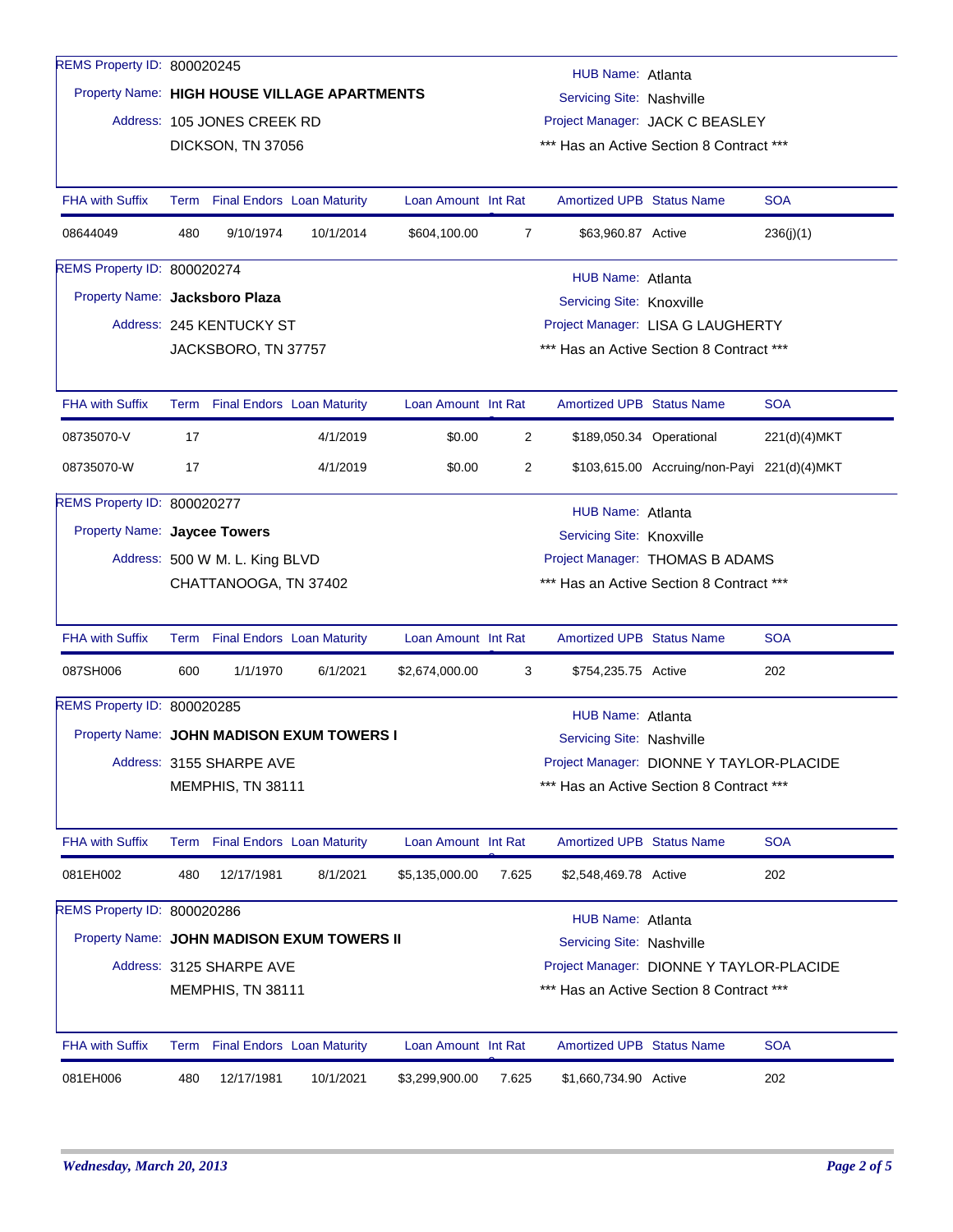| REMS Property ID: 800020296           |                                                                       |                                 |                                               |                     |                                          | HUB Name: Atlanta                |                                          |                                                    |  |  |
|---------------------------------------|-----------------------------------------------------------------------|---------------------------------|-----------------------------------------------|---------------------|------------------------------------------|----------------------------------|------------------------------------------|----------------------------------------------------|--|--|
|                                       | Property Name: Kelly Miller Smith Towers<br>Servicing Site: Nashville |                                 |                                               |                     |                                          |                                  |                                          |                                                    |  |  |
|                                       |                                                                       | Address: 2136 CLIFF DR          |                                               |                     | Project Manager: DIONNE Y TAYLOR-PLACIDE |                                  |                                          |                                                    |  |  |
|                                       |                                                                       | NASHVILLE, TN 37218             |                                               |                     |                                          |                                  | *** Has an Active Section 8 Contract *** |                                                    |  |  |
| <b>FHA with Suffix</b>                |                                                                       | Term Final Endors Loan Maturity |                                               | Loan Amount Int Rat |                                          | <b>Amortized UPB Status Name</b> |                                          | <b>SOA</b>                                         |  |  |
| 086EH003                              | 480                                                                   | 4/23/1981                       | 5/1/2021                                      | \$3,448,700.00      | 7.625                                    | \$1,674,914.20 Active            |                                          | 202                                                |  |  |
| REMS Property ID: 800020215           |                                                                       |                                 |                                               |                     |                                          | <b>HUB Name: Atlanta</b>         |                                          |                                                    |  |  |
|                                       |                                                                       |                                 | Property Name: METRO NASHVILLE TEACHERS' APTS |                     |                                          | Servicing Site: Nashville        |                                          |                                                    |  |  |
|                                       |                                                                       | Address: 2209 ABBOTT MARTIN RD  |                                               |                     |                                          | Project Manager: JOY M WALL      |                                          |                                                    |  |  |
|                                       |                                                                       | NASHVILLE, TN 37215             |                                               |                     |                                          |                                  |                                          | *** Does NOT Have an Active Section 8 Contract *** |  |  |
| <b>FHA with Suffix</b>                |                                                                       | Term Final Endors Loan Maturity |                                               | Loan Amount Int Rat |                                          | <b>Amortized UPB Status Name</b> |                                          | <b>SOA</b>                                         |  |  |
| 086SH003                              | 576                                                                   | 9/1/1966                        | 4/1/2015                                      | \$1,839,000.00      | 3.625                                    | \$151,637.01 Active              |                                          | 202                                                |  |  |
| REMS Property ID: 800020365           |                                                                       |                                 |                                               |                     |                                          | HUB Name: Atlanta                |                                          |                                                    |  |  |
| Property Name: North Cleveland Towers |                                                                       |                                 |                                               |                     |                                          | Servicing Site: Knoxville        |                                          |                                                    |  |  |
|                                       |                                                                       | Address: 1200 Magnolia AVE      |                                               |                     |                                          |                                  | Project Manager: JOHN CARROLL            |                                                    |  |  |
|                                       |                                                                       | CLEVELAND, TN 37311             |                                               |                     |                                          |                                  | *** Has an Active Section 8 Contract *** |                                                    |  |  |
| <b>FHA with Suffix</b>                |                                                                       | Term Final Endors Loan Maturity |                                               | Loan Amount Int Rat |                                          | <b>Amortized UPB Status Name</b> |                                          | <b>SOA</b>                                         |  |  |
| 08744031                              | 480                                                                   | 8/15/1974                       | 9/1/2014                                      | \$1,723,100.00      | 7                                        | \$169,874.55 Active              |                                          | 236(j)(1)                                          |  |  |
| REMS Property ID: 800020379           |                                                                       |                                 |                                               |                     |                                          | <b>HUB Name: Atlanta</b>         |                                          |                                                    |  |  |
| Property Name: NORTHGATE ARMS APTS    |                                                                       |                                 |                                               |                     |                                          | Servicing Site: Nashville        |                                          |                                                    |  |  |
|                                       |                                                                       | Address: 1038 CORNERSVILLE RD   |                                               |                     | Project Manager: DIONNE Y TAYLOR-PLACIDE |                                  |                                          |                                                    |  |  |
|                                       | LEWISBURG, TN 37091                                                   |                                 |                                               |                     |                                          |                                  | *** Has an Active Section 8 Contract *** |                                                    |  |  |
| <b>FHA with Suffix</b>                |                                                                       | Term Final Endors Loan Maturity |                                               | Loan Amount Int Rat |                                          | <b>Amortized UPB Status Name</b> |                                          | <b>SOA</b>                                         |  |  |
| 08644019-V                            | 19                                                                    |                                 | 7/1/2021                                      | \$0.00              | $\mathbf{1}$                             |                                  | \$62,422.00 Accruing/non-Payi 236(j)(1)  |                                                    |  |  |
| 08644019-W                            | 19                                                                    |                                 | 7/1/2021                                      | \$0.00              | 1                                        |                                  | \$189,064.00 Accruing/non-Payi 236(j)(1) |                                                    |  |  |
| REMS Property ID: 800020407           |                                                                       |                                 |                                               |                     |                                          | HUB Name: Atlanta                |                                          |                                                    |  |  |
| Property Name: Orange Grove I         |                                                                       |                                 |                                               |                     |                                          | <b>Servicing Site: Knoxville</b> |                                          |                                                    |  |  |
|                                       | Address: 2721 Folts DR<br>Project Manager: LISA G LAUGHERTY           |                                 |                                               |                     |                                          |                                  |                                          |                                                    |  |  |
|                                       |                                                                       | CHATTANOOGA, TN 37415           |                                               |                     |                                          |                                  | *** Has an Active Section 8 Contract *** |                                                    |  |  |
| <b>FHA with Suffix</b>                |                                                                       | Term Final Endors Loan Maturity |                                               | Loan Amount Int Rat |                                          | <b>Amortized UPB Status Name</b> |                                          | <b>SOA</b>                                         |  |  |
| 087EH001                              | 480                                                                   | 7/11/1979                       | 6/1/2019                                      | \$1,159,200.00      | 6.875                                    | \$431,771.19 Active              |                                          | 202                                                |  |  |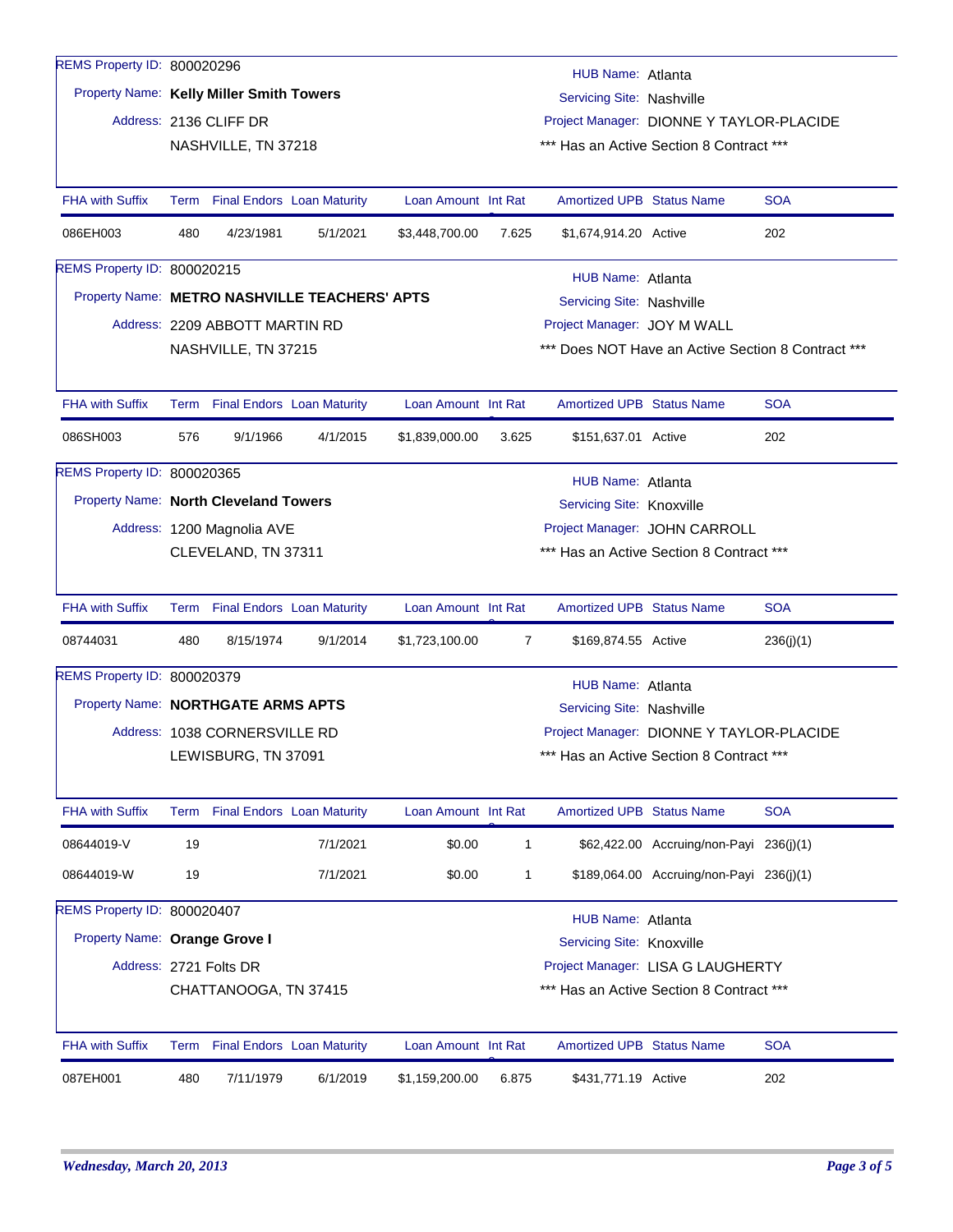| REMS Property ID: 800020433          |                                                                                                                                   |                                 |                                           |                     |                                          | HUB Name: Atlanta                        |  |                      |  |
|--------------------------------------|-----------------------------------------------------------------------------------------------------------------------------------|---------------------------------|-------------------------------------------|---------------------|------------------------------------------|------------------------------------------|--|----------------------|--|
|                                      | Property Name: PINE RIDGE APARTMENTS<br>Servicing Site: Knoxville                                                                 |                                 |                                           |                     |                                          |                                          |  |                      |  |
|                                      |                                                                                                                                   | Address: 4700 Schubert RD       |                                           |                     | Project Manager: KERRY A SALVAS          |                                          |  |                      |  |
|                                      |                                                                                                                                   | KNOXVILLE, TN 37912             |                                           |                     |                                          | *** Has an Active Section 8 Contract *** |  |                      |  |
|                                      |                                                                                                                                   |                                 |                                           |                     |                                          |                                          |  |                      |  |
| <b>FHA with Suffix</b>               |                                                                                                                                   | Term Final Endors Loan Maturity |                                           | Loan Amount Int Rat |                                          | <b>Amortized UPB Status Name</b>         |  | <b>SOA</b>           |  |
| 08744040                             | 480                                                                                                                               | 4/8/1975                        | 3/1/2015                                  | \$1,802,800.00      | $\overline{7}$                           | \$240,464.38 Active                      |  | 236(j)(1)            |  |
| REMS Property ID: 800020486          |                                                                                                                                   |                                 |                                           |                     |                                          | HUB Name: Atlanta                        |  |                      |  |
| Property Name: SELMER TOWNHOUSE APTS |                                                                                                                                   |                                 |                                           |                     |                                          | Servicing Site: Nashville                |  |                      |  |
|                                      |                                                                                                                                   | Address: 408 FLORENCE AVENUE    |                                           |                     |                                          | Project Manager: JAMES R CONLEY          |  |                      |  |
|                                      |                                                                                                                                   | <b>SELMER, TN 38375</b>         |                                           |                     |                                          | *** Has an Active Section 8 Contract *** |  |                      |  |
|                                      |                                                                                                                                   |                                 |                                           |                     |                                          |                                          |  |                      |  |
| <b>FHA with Suffix</b>               |                                                                                                                                   | Term Final Endors Loan Maturity |                                           | Loan Amount Int Rat |                                          | <b>Amortized UPB Status Name</b>         |  | <b>SOA</b>           |  |
| 08135085                             | 480                                                                                                                               | 5/22/1980                       | 12/1/2019                                 | \$1,092,700.00      | 7.5                                      | \$451,605.00 Active                      |  | 221(d)(4)MKT         |  |
| REMS Property ID: 800020513          |                                                                                                                                   |                                 |                                           |                     |                                          | HUB Name: Atlanta                        |  |                      |  |
| Property Name: SPRINGPLACE APTS      |                                                                                                                                   |                                 |                                           |                     |                                          | Servicing Site: Knoxville                |  |                      |  |
|                                      |                                                                                                                                   | Address: 304 Locust ST          |                                           |                     |                                          | Project Manager: LISA LOWERY             |  |                      |  |
|                                      | *** Has an Active Section 8 Contract ***<br>LENOIR CITY, TN 37771                                                                 |                                 |                                           |                     |                                          |                                          |  |                      |  |
|                                      |                                                                                                                                   |                                 |                                           |                     |                                          |                                          |  |                      |  |
| <b>FHA with Suffix</b>               |                                                                                                                                   | Term Final Endors Loan Maturity |                                           | Loan Amount Int Rat |                                          | <b>Amortized UPB Status Name</b>         |  | <b>SOA</b>           |  |
| 08735073                             | 480                                                                                                                               | 1/29/1979                       | 1/1/2019                                  | \$1,403,200.00      | 7.5                                      | \$516,262.61 Active                      |  | 221(d)(4)MKT         |  |
| REMS Property ID: 800020537          |                                                                                                                                   |                                 |                                           |                     |                                          | HUB Name: Atlanta                        |  |                      |  |
| Property Name: THE COURTYARD         |                                                                                                                                   |                                 |                                           |                     |                                          | Servicing Site: Knoxville                |  |                      |  |
|                                      |                                                                                                                                   | Address: 710 Second Street      |                                           |                     |                                          | Project Manager: LISA LOWERY             |  |                      |  |
|                                      |                                                                                                                                   | Elizabethton, TN 37643          |                                           |                     | *** Has an Active Section 8 Contract *** |                                          |  |                      |  |
|                                      |                                                                                                                                   |                                 |                                           |                     |                                          |                                          |  |                      |  |
| <b>FHA with Suffix</b>               |                                                                                                                                   | Term Final Endors Loan Maturity |                                           | Loan Amount Int Rat |                                          | Amortized UPB Status Name                |  | <b>SOA</b>           |  |
| 08735214                             | 179                                                                                                                               | 5/26/2005                       | 5/1/2020                                  | \$1,286,100.00      | 5.45                                     | \$739,903.45 Active                      |  | 223(a)(7)/221(d)(4)M |  |
| REMS Property ID: 800020545          |                                                                                                                                   |                                 |                                           |                     |                                          | HUB Name: Atlanta                        |  |                      |  |
|                                      |                                                                                                                                   |                                 | Property Name: TIMBER RIDGE COOPERATIVE I |                     |                                          | Servicing Site: Knoxville                |  |                      |  |
|                                      |                                                                                                                                   |                                 |                                           |                     |                                          |                                          |  |                      |  |
|                                      | Address: 201 TIMBER KNOLL DR<br>Project Manager: LISA LOWERY<br>*** Has an Active Section 8 Contract ***<br>CHATTANOOGA, TN 37421 |                                 |                                           |                     |                                          |                                          |  |                      |  |
|                                      |                                                                                                                                   |                                 |                                           |                     |                                          |                                          |  |                      |  |
| <b>FHA with Suffix</b>               |                                                                                                                                   | Term Final Endors Loan Maturity |                                           | Loan Amount Int Rat |                                          | Amortized UPB Status Name                |  | <b>SOA</b>           |  |
| 08744019                             | 480                                                                                                                               | 2/28/1974                       | 3/1/2014                                  | \$1,640,900.00      | 7                                        | \$108,328.92 Active                      |  | 236(j)(1)            |  |